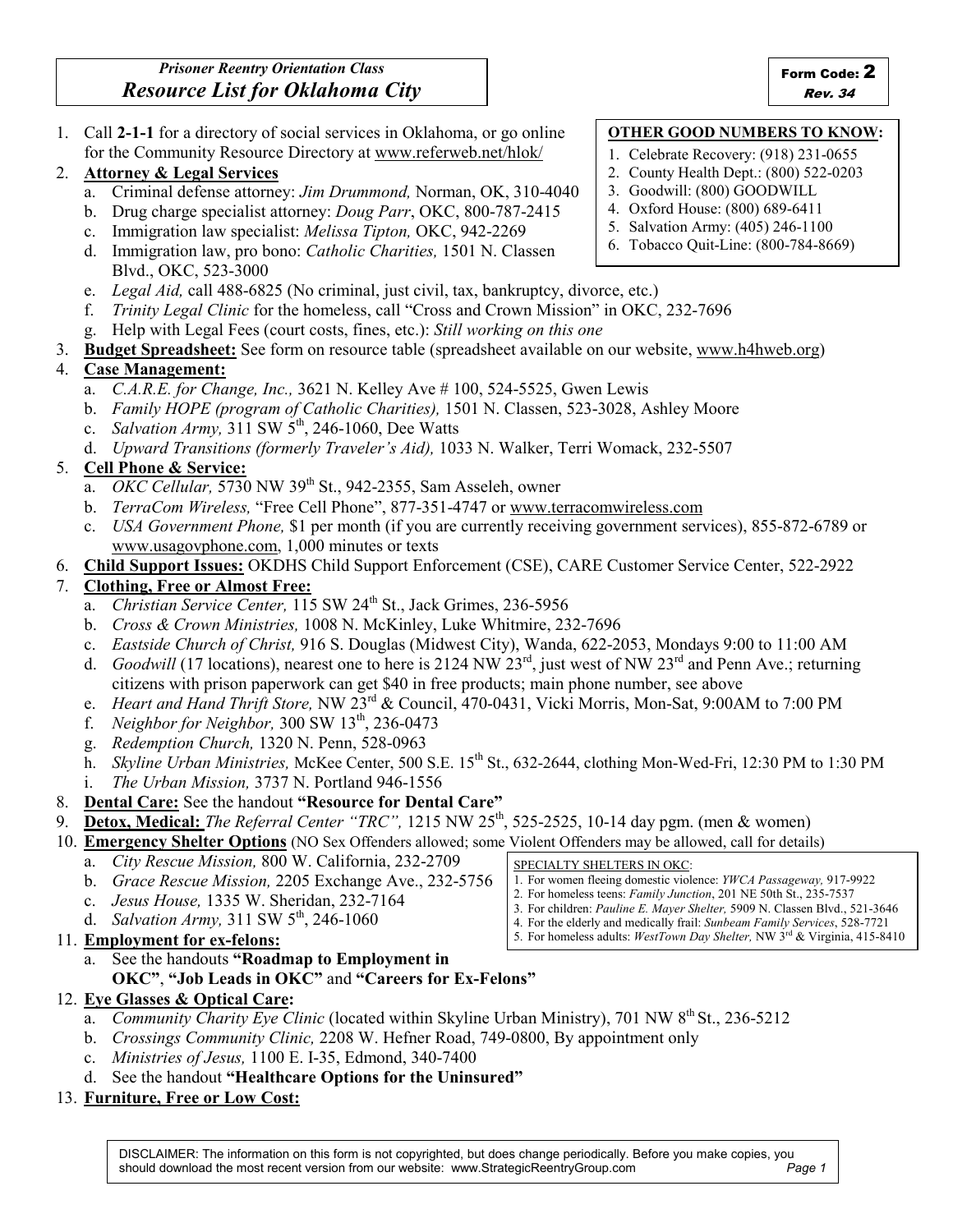- a. The Furniture Bank of Oklahoma City Inquiries to receive furniture must go through a partnering agency, which is either Skyline Ministries at 632-2644 or Catholic Charities at 523-3000. They will provide the necessary referral.
- b. Also, see #34, Thrift Stores
- 14. Haircuts: \$5 haircut, Pat & Debbie's, corner of W. Commerce (SW 25<sup>th</sup>) & Robinson
- 15. Health, Wellness, Exercise & Work-Out Facilities:
	- a. Most YMCA's offer free memberships to the unemployed or those in low income: Ask about the "starter membership" and then request to fill out a financial assistance form.
	- b. *The CUBE*: free gym facility, 7903 NW  $30<sup>th</sup>$ , 495-2727 (A ministry of Council Road Baptist Church)
- 16. Health Insurance: SoonerCare (through OKDHS) (800) 987-7767 (Oklahoma Medicaid)
- 17. HIV/AIDS Support & Treatment: RAIN Oklahoma, 600 NW 23<sup>rd</sup> St., 232-2437, www.rainoklahoma.org

### 18. Homeless Showers:

a. The CUBE: free shower facility, 7903 NW  $30<sup>th</sup>$ , 495-2727, M-F 7-to-7, closed Sat. & Sun.

### 19. Housing Assistance

- a. Community Action Agency, 319 SW 25th St., 232-0199, Hazel Poplin, Social Services Coordinator
- b. Neighborhood Services Organization (NSO), 431 SW 11th St., 236-0413, Zelda Davis
- c. Oklahoma City Housing Authority (Public Housing, Section 8, etc.), 239-7551, 1700 NE 4<sup>th</sup> St.
- d. *Oklahoma Housing Finance Agency*, 100 NW  $63^{\text{rd}}$  St., Suite 200, 848-1144, homeless program, rental assistance, home ownership programs
- e. The Homeless Alliance, 1729 NW 3rd St., 632-2293, Dan Straughn

### 20. Housing for Sex Offenders:

- a. Hand Up Ministries, SE 59<sup>th</sup> & Eastern, Rev. David Nichols, 232-5871 (men's & women's programs), residential program, waiting list, thorough screening
- b. Hope for the Hopeless, 615-6648, Steve Gordon, housing options for RSO's with income and transportation

### 21. Identification:

- a. *OK State Health Dept. Vital Records*, NE  $10^{th}$  & Stonewall, 271-4040 (birth certificates)
- b. Dept. of Public Safety, 2480 W. I-240 Service Rd., 681-5489 (state ID's and drivers licenses)
- c. Social Security Office, 2615 N. Villa (Shepherd Mall, west door), 866-331-2207 (S.S. cards, etc.)
- d. Where to write for vital records: www.cdc.gov/nchs/w2w.htm (individual state and territory information)
- e. Financial Assistance for ID's:
	- i. Guild of St. George,  $117$  NW  $7<sup>th</sup>$  St., 235-3436
	- ii. Fairview Baptist Church, 1700 NE  $7<sup>th</sup>$  St., Donna Thompson, 209-6750
	- iii. Northeast Resource Center, 3401 NE  $16<sup>th</sup>$  St., Marilyn Long, 602-1532
	- iv. Upward Transitions (formerly Traveler's Aid), 1033 N. Walker, Terri Womack, 232-5507

### 22. Meals & Food:

(Regional Food Bank website directory of food programs: www.regionalfoodbank.org, then 'search for help' online to find a program in your neighborhood or call 972-1111)

- a. Christian Service Center, 115 SW 24<sup>th</sup> St., Jack Grimes, 236-5956, food pantry
- b. Love Link Ministries, food pantry, Tuesdays & Fridays, 11:00 AM to 1:00 PM, 1122 Linwood Blvd. (SW corner of NW 6th, Linwood Blvd & N. Western), 239-6219
- c. Salvation Army Emergency Food Pantry, 501 S. Harvey, 9:00 AM 12:00 PM (noon) and  $1:00 4:00$  PM Monday – Thursday. Friday, they are open from  $9:00 \text{ AM} - 12:00 \text{ PM (noon)}$  for clients that receive disability benefits and/or seniors 62 years of age and older.
- d. Sister BJ's Pantry, 819 NW 4th, 837-7068, Breakfast, Fri & Sat
- e. West Town Day Shelter, 1729 NW 3rd, Andrew Waymire, 415-8500, Breakfast & Lunch, Mon-Fri

### 23. Medical Clinics

- a. SOONER SUCCESS HOTLINE: (800) 426-2747 (medical and special needs hotline)
- b. *Healing Hands Clinic* (for the homeless): walk-ins and appointments; 411 NW 11<sup>th</sup> St., 272-0476
- c. See the handout "Healthcare Options for the Uninsured"

#### 24. Mental Health Community Service Centers and Other Resources:

a. REACH OUT HOTLINE: (800) 522-9054

DISCLAIMER: The information on this form is not copyrighted, but does change periodically. Before you make copies, you should download the most recent version from our website: www.StrategicReentryGroup.com Page 2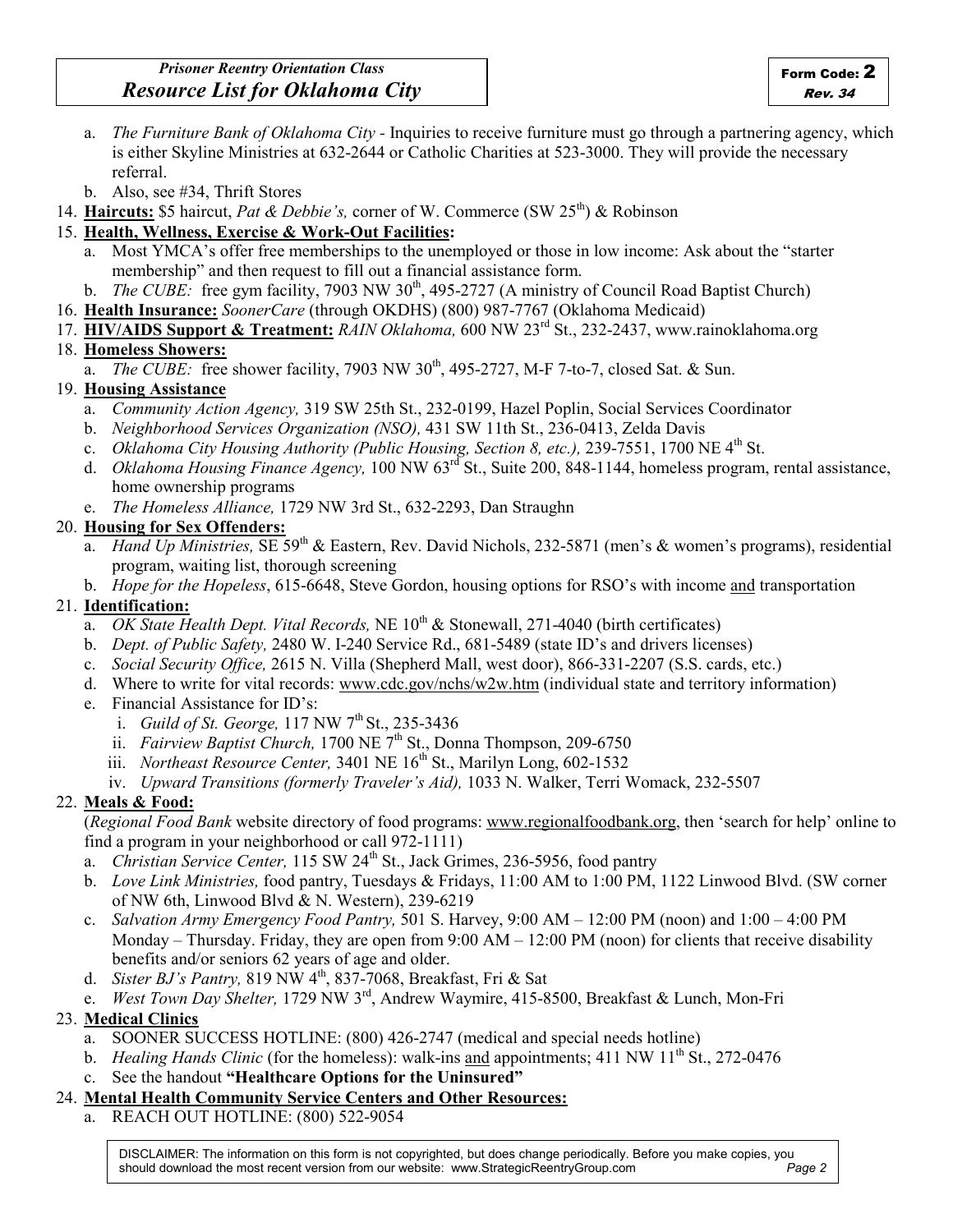- b. Hope Community Services, 105 S.E. 45th, 634-4400
- c. North Care, 1140 N. Hudson, 272-0660
- d. Red Rock, 4400 N. Lincoln, 424-7711
- e. OK County Crisis Intervention Center,  $1200$  NE  $13<sup>th</sup>$  St., 522-8100
- f. NAMI Oklahoma, support groups & more, 4200 Perimeter Center Dr. Suite 150, 230-1900

#### 25. Native American Resources:

- a. United Urban Indian Council: 4801 N. Classen Blvd., Suite 200, Tina, 810-9202, job search assistance, GED classes, tuition assistance; only helps Oklahoma County residents – www.uuic.org - call for an appointment
- b. Cheyenne-Arapaho Employment Program Holly Sheridan (405) 262-0345 ext. 27490
- c. Chickasaw Nation Prisoner Reentry Program Cynthia Mose (580) 222-2842, ext. 61120
- d. Citizen-Potawatomi Nation Prisoner Reentry Program Burt Patadal (405) 598-0797 (helps any tribe)
- e. Comanche Nation Prisoner Reentry Program Alicia Wilson (580) 492-3341
- f. Muscogee (Creek) Nation Prisoner Reentry Program Tony Fish (918) 652-2676
- g. Seminole Nation Prisoner Reentry Program Andrea Alexander (405) 220-5672

#### 26. Prescriptions/Pharmacy:

- a. Oklahoma County Pharmacy, 7401 NE 23<sup>rd</sup> St., 713-1893, must have current prescription
- b. RX for Oklahoma at 1-877-RX4-OKLA (877-794-6552)
- c. See the handout "Healthcare Options for the Uninsured"

### 27. Prison Aftercare Ministries (MUST APPLY FROM PRISON, NOT THE STREET)

- a. Exodus House, 433 NW 25<sup>th</sup>, Robin Wertz, 525-2300 (men's & women's programs)
- b. Fitting Back In, Main # (in Tulsa) 918-592-3500 has OKC satellite location (men & women)
- c. *Hand Up Ministries*, SE 59<sup>th</sup> & Eastern, Rev. David Nichols, 232-5871 (men's & women's programs)
- d. Living Faith Ministries, 1404 E. I-44 Service Road, David McBride, 607-0928 (men only)
- e. Living Hope Ministries, www.livinghopeok.org, Janet Sherry, 535-8328 (women only)

#### 28. Rental Assistance:

- a. Community Action Agency, 319 S.W. 25th St., 232-0199
- b. Good Shepherd Ministries, 1201 N. Robinson, Cathy Manuel, 232-8631
- c. NSO Neighborhood Service Organization, call 604-9453 ON TUESDAYS starting at 9:00 a.m. Calls left on the answering machine will not be returned.
- d. Or call 2-1-1

#### 29. Residential Recovery Programs (all are Christian discipleship and/or housing programs for addicts)

- a. Adult Rehabilitation Center "ARC", 2041 N.W. 7th Street, Captain Greg Davis, 236-3677 (men only)
- b. Bridge to Life: 10-month program at City Rescue Mission (see contact info above), (men & women)
- c. My Brother's Keeper,  $897$  NW  $95<sup>th</sup>$ ,  $286-5303$ , Pastor Phillip Castillo
- d. CityCare's Pershing Center: 2400 General Pershing Blvd., 609-2400, (men & women), awesome long-term program, must be homeless and have 90 days sobriety
- e. Teen Challenge (Men 18+): 2212 SW 55<sup>th</sup> St., 600-7417
- 30. Sex Offender Treatment Provider: Dr. Richard Kishur, Behavioral Therapy, 848-3373

#### 31. Sober Living Houses & Programs (partial list)

- a. Oxford House, many locations in OKC (men, women, women w/ children), www.oxfordhouseok.org
- b. Providence Sober Living Apartments, 2425 NE  $10^{th}$  St., Reva Coby, 424-2547 (men & women)
- c. Serenity Outreach Recovery Community, Pastors Ronald & Wilma Scott, 557-1910 (men & women)
- d. SOS Sober House for Women ("Amethyst House"), James Patterson, 205-8251 (women only)
- e. *Turning Point*, 2425 NE  $10^{th}$  St., 424-2547, Mon. & Wed. 11-7, Tue., Thu., Fri. 8-5 (men & women)
- f. Ubuntu Living, Kenny Fikes, apply online at www.ubuntuliving.org (men only)

#### 32. Substance Abuse Treatment (Outpatient):

#### a. See the handout "A Roadmap to Treatment & Recovery in OKC"

- b. C.A.R.E. for Change, Inc., 3621 N. Kelley Ave # 100, 524-5525, Gwen Lewis
- c. Specialized Outpatient Services (SOS): 5208 Classen Circle, 810-1766, Linda Williams
- d. Turning Point,  $319 \text{ SW } 25^{\text{th}}$ , 232-0199, ext. 2306

#### 33. Support Groups